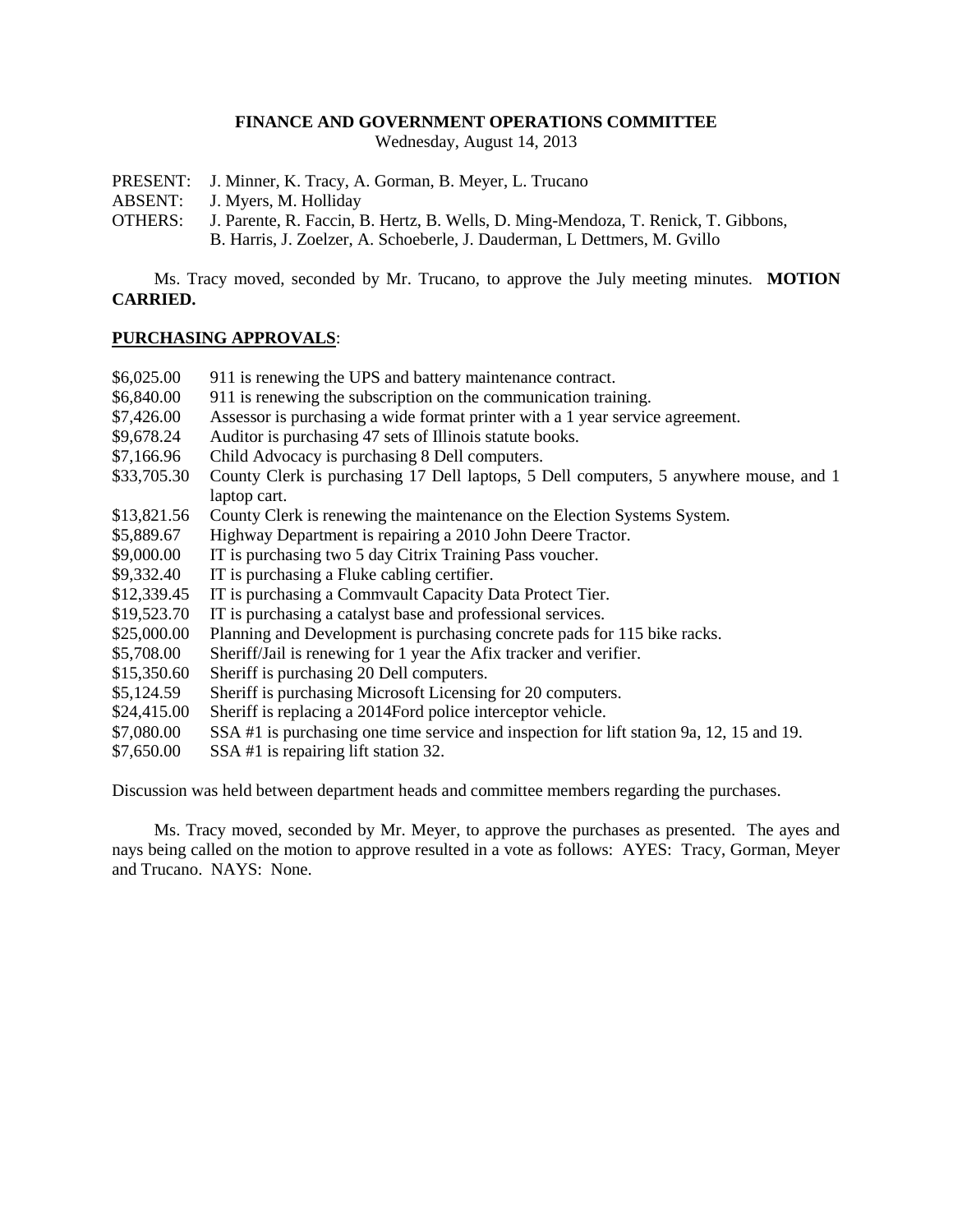## **RESOLUTIONS**: J. Parente presented the following:

- 1. Resolution to Award Contract for Two New Model year 2014 Ford Explorers for the Madison County State's Attorney's Office.
- 2. Resolution to Purchase Maintenance for Madison County Starcom21 Radio System and Dispatch Center for the Madison County Sheriff's Office.
- 3. Resolution to Purchase a Dell Poweredge VRTX Rack, Dell Poweredge M620 Server Node, Software and Accessories for Madison County Information Technology Department.
- 4. Resolution Approving the Construction Contracts for the Southwestern Illinois Flood Prevention Council.

Ms. Tracy moved, seconded by Mr. Meyer, to approve the resolutions as presented. The ayes and nays being called on the motion to approve resulted in a vote as follows: AYES: Tracy, Gorman, Meyer and Trucano. NAYS: None.

**REFUNDS:** R. Faccin presented the following:

- \$25.00 Refund issued from Health Department, payable to a school district due to a refund of a food permit.
- \$44.75 Refund issued from SSA #1, payable to an individual due to overpayment at closing.
- \$75.00 Refund issued from Health Department, payable to a business due to a refund of a food permit.

Ms. Tracy moved, seconded by Ms. Gorman, to approve the refunds as presented. The ayes and nays being called on the motion to approve resulted in a vote as follows: AYES: Tracy, Gorman, Meyer and Trucano. NAYS: None.

### **APPROPRIATION RESOLUTIONS**: R. Faccin submitted the following:

- 1. Immediate Emergency Appropriation-2012 Law Enforcement Camera Grant.
- 2. Immediate Emergency Appropriation-2013 Health Department Jail HIV Prevention Program.

Ms. Tracy moved, seconded by Ms. Gorman, to approve the appropriations as presented. The ayes and nays being called on the motion to approve resulted in a vote as follows: AYES: Tracy, Gorman, Meyer and Trucano. NAYS: None.

R. Faccin submitted the Summary Report of Claims and Transfers.

R. Faccin noted that there was a change from the original report the committee received prior. Discussion was held among committee members regarding the change in the report.

Ms. Tracy moved, seconded by Mr. Meyer, to approve the report. The ayes and nays being called on the motion to approve resulted in a vote as follows: AYES: Tracy, Gorman, Meyer and Trucano. NAYS: None.